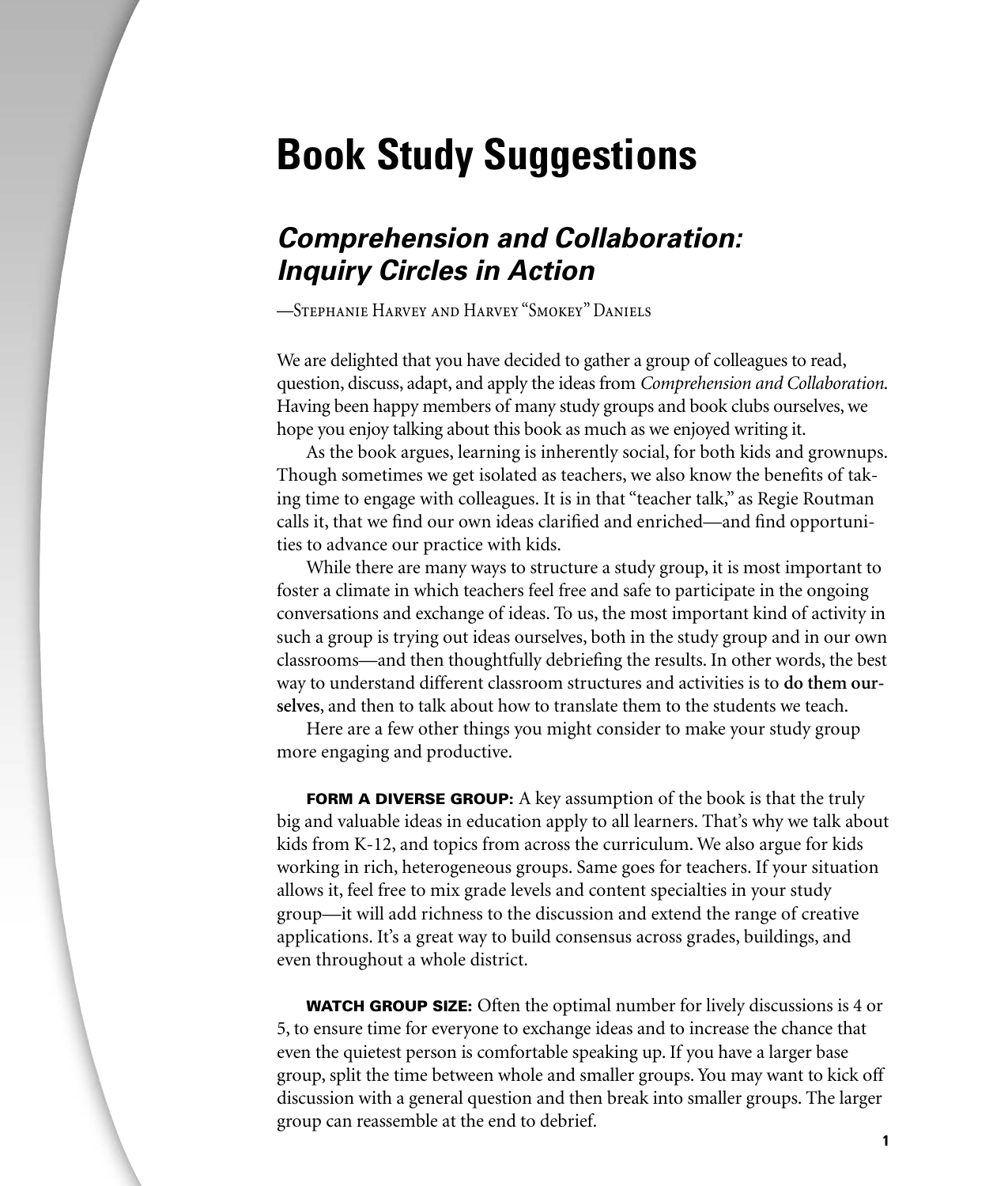**CREATE AN AGENDA:** Make sure you have planned a beginning and ending time and *always* honor those times. Teachers are busy and knowing there will be a time to start and a time to end is important.

#### **ENCOURAGE TEXT ANNOTATION AND THE USE OF REFLECTION**

**JOURNALS:** One of the leading strategies of proficient adult readers is to annotate important text with underlining, highlighting, coding, marginal notes and/or drawings. If teachers own their copies of the book, they should actively annotate; if not, they can use post-it notes for the same purpose. Group members may also wish to keep a **journal** in which longer reflections may be written and saved for later sharing. You can even stop from time-to-time during meetings to reflect in journals about what you are learning and what you might like to try with your students.

**SHARE LEADERSHIP:** In the book, we mostly recommend "leaderless" groups, in which every member takes an equal amount of responsibility for the success of the work. So, if you decide to have weekly leaders, be sure to rotate group facilitation. Identify several "duties" for the facilitator. Examples might include setting up a discussion format, suggesting a big idea from a chapter or group of chapters, and synthesizing or summarizing at the end. Remember that in a study group, *everyone* is a learner.

**USE STUDY QUESTIONS:** Some groups find it more comfortable to start with a few questions to get conversation going. A rotating facilitator might:

- $\checkmark$  Put 3 or 4 questions in an envelope and randomly pull them out for discussion.
- $\checkmark$  Create a chart with 2 or 3 starter questions and ask the group to generate more, tapping their own personal interests and needs.
- $\checkmark$  Decide on 3 or 4 questions and divide the group by interest in the various topics. This allows for a more in-depth study.
- ✓ Make copies of the suggested questions for everyone and invite discussion without deciding where to start.
- $\angle$  Collect questions from the group on the first meeting, review them to determine which are most common and synthesize them into several big questions, making sure to share some additional questions that came up as well.

**CREATE A LIST OF NORMS:** Simple expectations that are transparent often make study groups function with greater ease and increase potential for success. These can be simple and might include ways to invite a tentative member into the conversation, expectations about listening, start and stop times, and a procedure for refocusing. Chapter 7 lists many such social skills lessons, any of which may be tried out within the study group.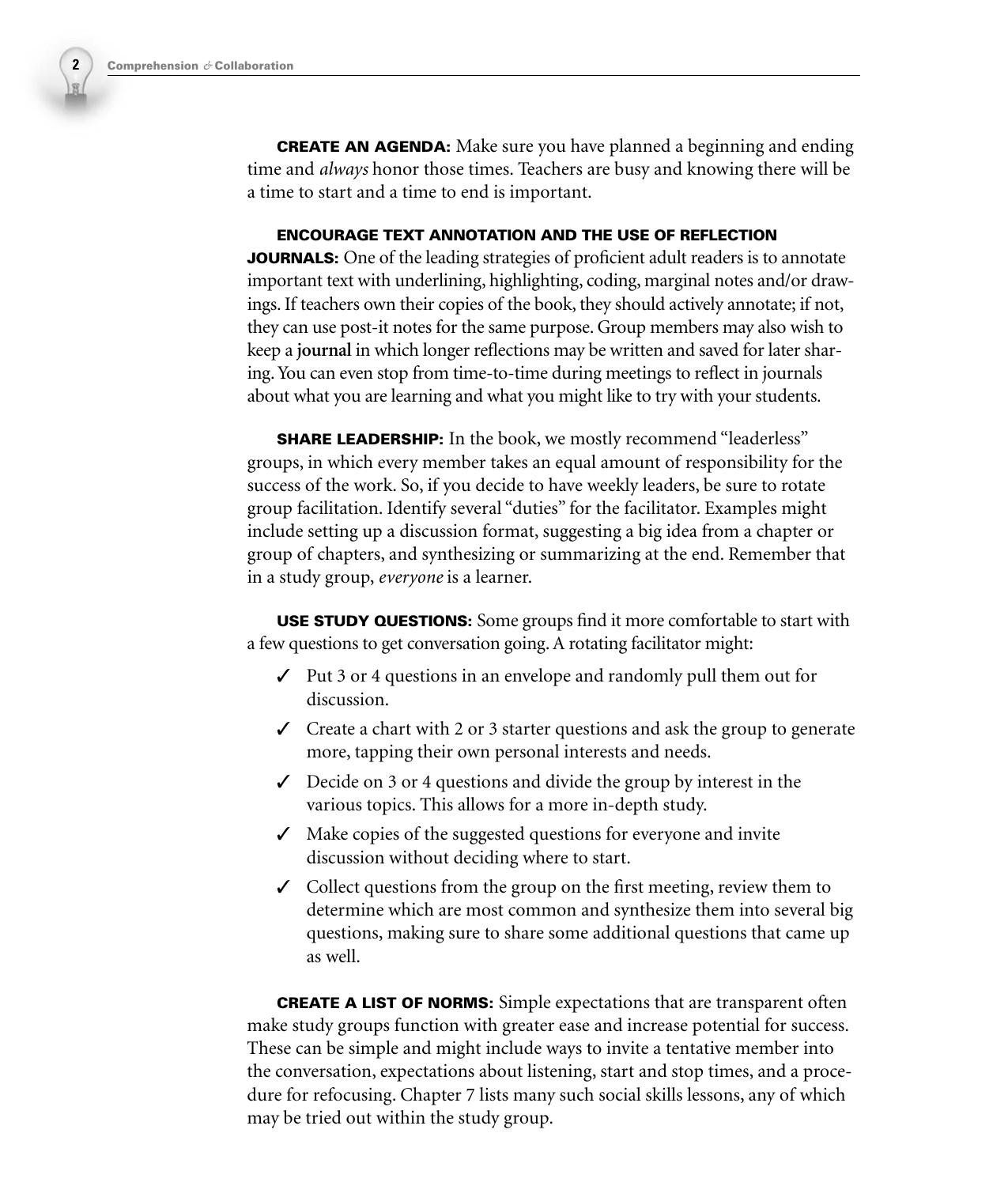**STAY FOCUSED ON THE TOPIC:** In the book, we acknowledge the normal human tendencies to do some "settling and joking" before getting down to smallgroup work, occasionally drifting off the topic, or having unequal distribution of airtime within groups. You may want to talk about these phenomena in advance and plan some procedures to ensure *mostly* on-task discussion. For example, you might start by saying something like, "Let's decide on a signal to use when we feel the discussion is drifting and then have everyone agree to help stay focused."

#### **EXPERIENCE THE PROCESS FROM THE INSIDE OUT WHENEVER POSSIBLE.**

Peel back the layers of your own thinking process to better understand how you make sense of text, how you work together, and how you research your own questions. This will give teachers a better idea of how these processes happen for the kids.

**SET DATES FOR THE NEXT MEETING:** Always leave knowing when you will meet again, how each member might prepare, and who, if anyone, will facilitate.

**CELEBRATE LEARNING:** Make sure you take time to enjoy one another and celebrate your learning. Bring lots of healthy snacks–but don't forget the chocolate!

The following questions relate to the content in each chapter. At the end of Chapters 7-11, we have provided a more ambitious Into the Classroom suggestion. Enjoy!

### **Chapter 1**

#### **Kids Want to Know**

- **1.** The chapter introduces some provocative ideas. What piques your curiosity?
- **2.** Discuss the potential power of kids asking their own questions.
- **3.** Reread the opening vignettes. What similarities do you see in them? What questions do you have?
- **4.** What do you notice about your own students that confirms the need for more engaged, interactive instruction?
- **5.** How might the "working alone" culture limit students' development?
- **6.** Share your ideas about the statement "small-group work is a must."
- **7.** Consider the idea of teaching the reader—not the reading. How might that idea affect teaching in the classrooms in your school?
- **8.** How could you use the principles of inquiry circles in your curricular planning?
- **9.** Discuss the need for students to be flexible as readers and vary the way they read for different purposes and in different kinds of texts.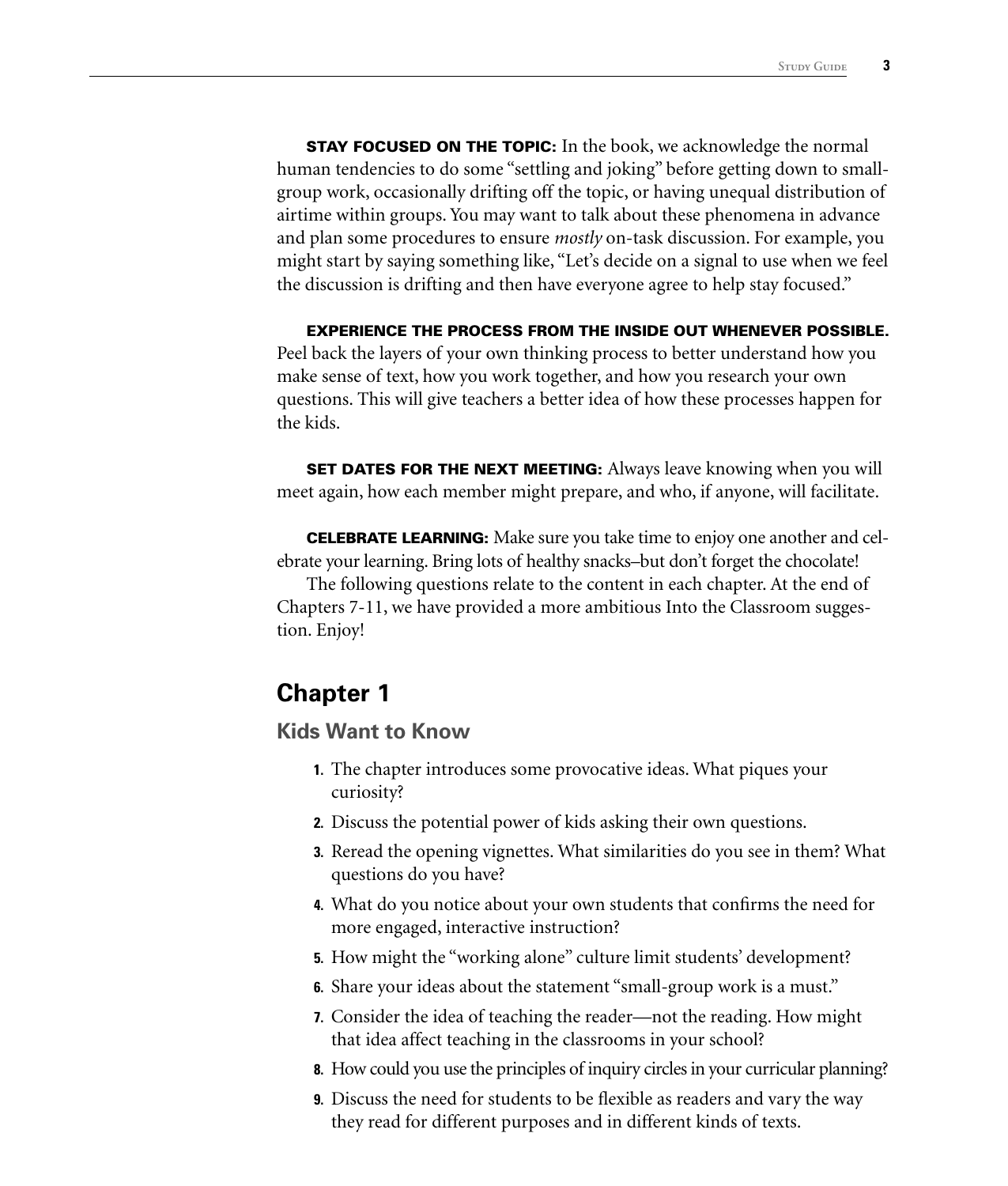**10.** The authors talk about the current national political scene and how it is affecting education policy. How are national politics and priorities affecting your school or district these days?

# **Chapter 2**

### **What We Know About Comprehension**

- **1.** Discuss your own experience with the MS2 passage. What similarities do you see among the experiences of your students? The study group?
- **2.** Consider the ways cognitive strategies move from automatic to deliberate when we hit a snag in our reading. How might this insight be woven into our teaching so kids clearly see this shift?
- **3.** Discuss the strategies proficient learners use as they read, listen, and view.
- **4.** The authors offer a brief look at the research on comprehension. What information is new for you?
- **5.** Spend some time studying the "comprehension continuum." What examples can you link from your own students?
- **6.** How does the language used in the classroom nurture thinking and cause students to go deeper?
- **7.** The authors cite Richard Allington's three principles that lead to better reading instruction. Consider your classroom teaching and learning through the lenses of these three principles: the volume principle, the response principle, and the explicit instruction principle. Discuss your own teaching in relation to these principles.

# **Chapter 3**

### **What We Know About Collaboration**

- **1.** Reread the "eight ways small groups matter." How might the use of small groups enhance your own teaching?
- **2.** What benefits do you see in incorporating small-group work into your instruction?
- **3.** Look over the problems sometimes encountered when we use small groups. How do these compare with your own experience? Can you think of others?
- **4.** If success with small groups depends on students' social skills, how can we incorporate ways for students to learn productive ways of interacting with others into our curriculum and teaching?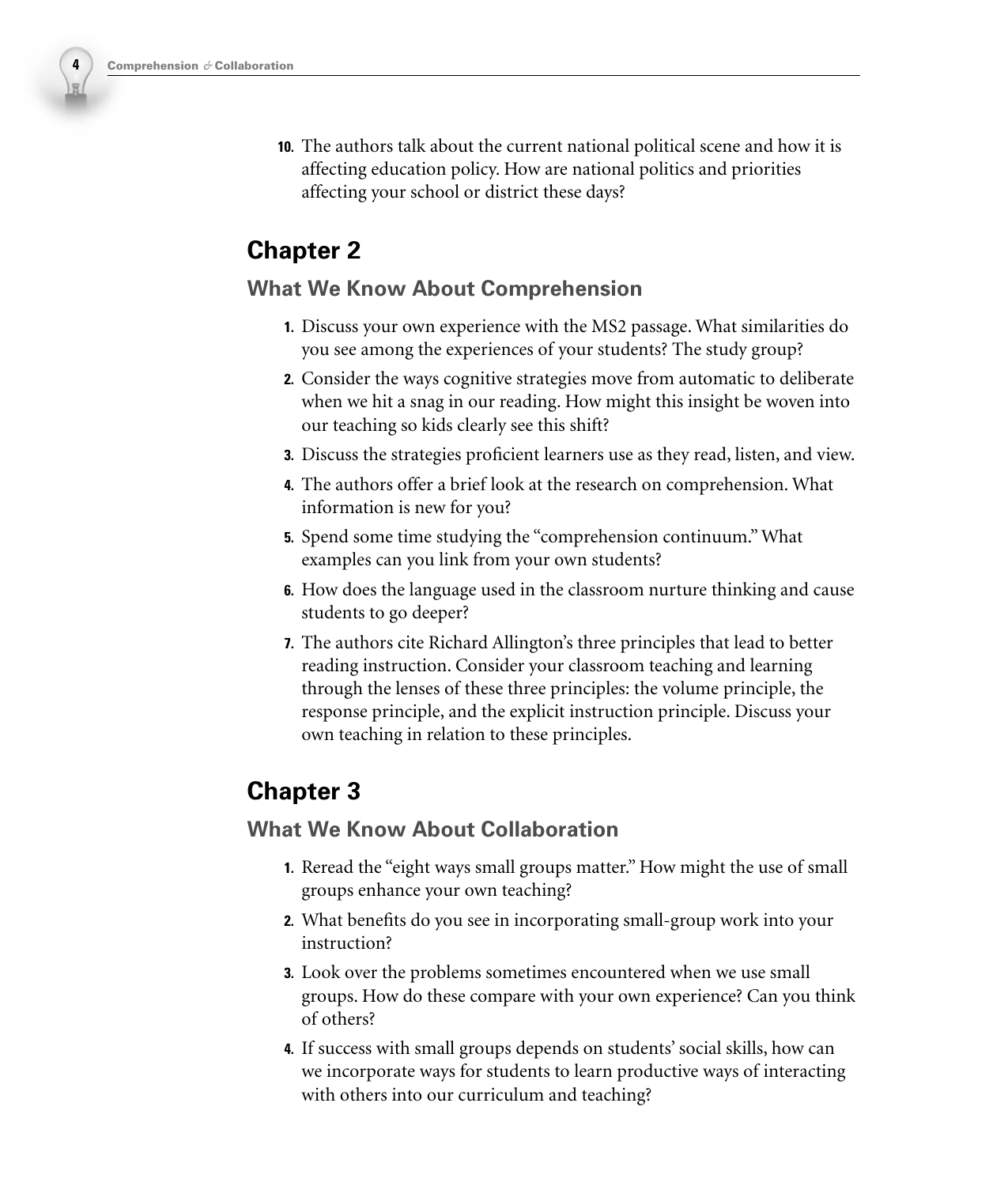- **5.** Reflect on the six dimensions small groups need. How could you make these part of the community building activities in your classroom?
- **6.** Discuss the challenges that accompany small-group work.
- **7.** What benefits might teachers realize by participating in their own collaborative work around instructional planning?
- **8.** Using the chart on "How Proficient Collaborators Think and Act," assess your own students' social skills and consider ways to strengthen them. Or directly ask your students to list the attributes of effective small-group members and then hold a discussion around the chart. Share the results with members of the study group.

### **What We Know About Inquiry**

- **1.** How does organizing classroom instruction around inquiry change the role of the teacher?
- **2.** Compare and contrast an "inquiry approach" with a "coverage approach."
- **3.** Consider the "Small-Group Inquiry Model" chart. How might this model be useful in instructional planning?
- **4.** How might "slowing down" instruction allow for deeper thinking and more satisfying study?
- **5.** Just as Steph and Smokey do in this chapter, reflect on your own school experiences. Discuss your insights and how they might apply to and affect your own teaching.
- **6.** How might withholding interesting and challenging lessons from lessdeveloped readers limit their learning?
- **7.** Look at the list of inquiry-based models. Consider how each of these models provides students with similar opportunities as those offered adults in the "real" world. We sometimes think of inquiry-based learning as a new fangled idea, but there is a robust tradition in this type of approach to teaching and learning. Think back to your own education and consider those times that you remember and that you really learned something. How did that happen for you? What were the conditions that led to your learning? How about in your own practice with kids? What teaching experience do you recall that led to the highest level of engagement with your kids? Why?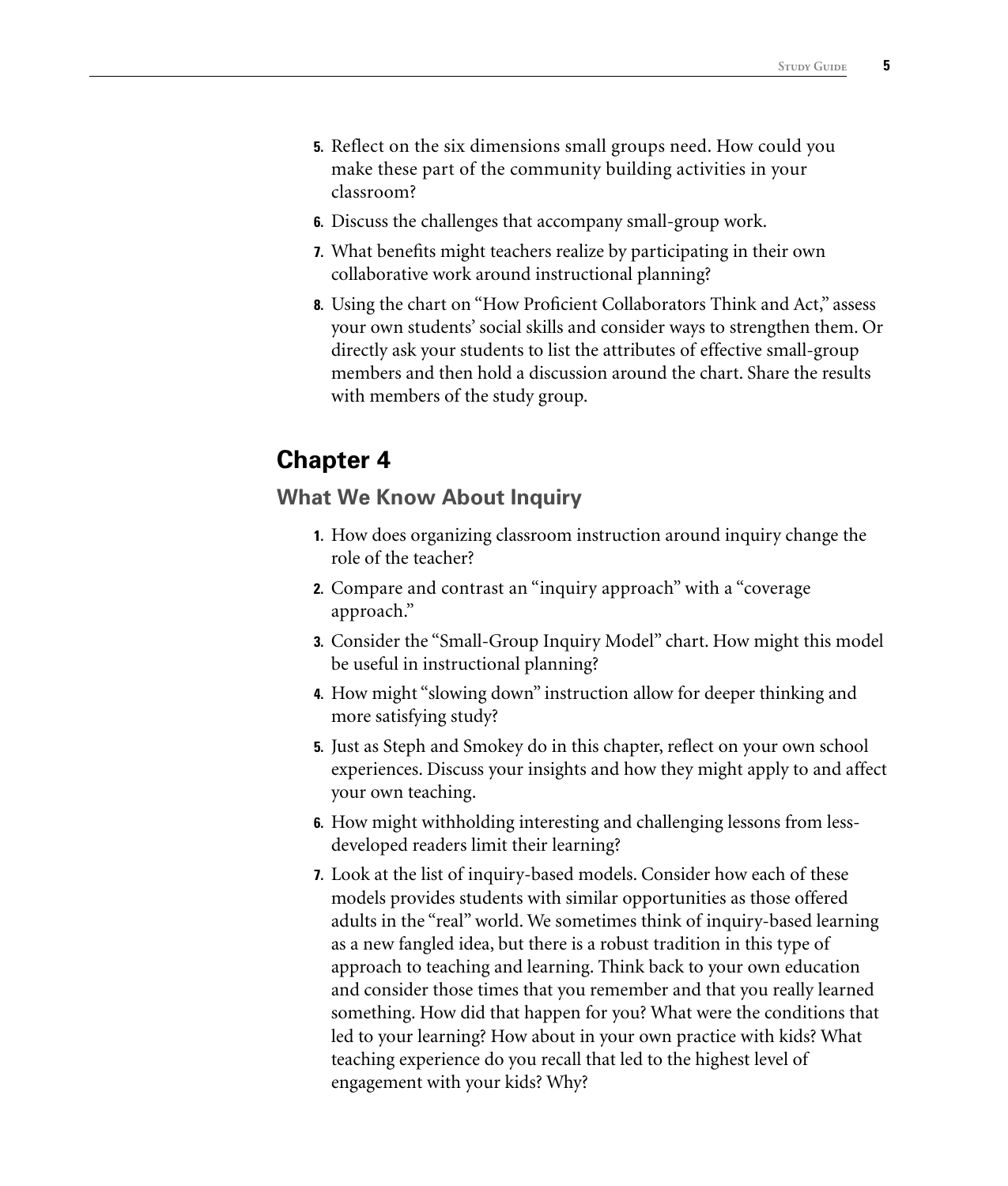

### **Preparing Your Active Learning Classroom**

- **1.** What affect does an inquisitive teacher have on students?
- **2.** Share your thoughts about David Perkins' quote that begins "learning is the consequence of thinking...."
- **3.** Discuss how the ten elements the authors discuss on pages 76 and 77 combine to offer rich learning opportunities for students.
- **4.** What role does the environment play in creating a context for learning?
- **5.** Think about the resources available in your classroom and school. What else might your students need to give them more variety and choice?
- **6.** How might including objects and artifacts enrich study for all students, including English language learners?
- **7.** How does teacher language encourage and extend or inhibit students' learning? Share a time when the language you used played a supportive role in tapping students' thinking.
- **8.** How might the use of small groups help meet students' individual needs?
- **9.** The authors suggest three types of questions in content area reading: the definition question, the consequence question, and the action question. How do these three question categories provide a framework for helping students uncover ideas?
- **10.** What relationship do you see between authenticity, relevance, and engagement?
- **11.** Discuss Rosenblatt's two reading stances—efferent and aesthetic—and how they affect a reader's purpose.
- **12.** Much of this chapter talks about the physical arrangements, values, and belief structures that undergird inquiry-based teaching. Looking at your own teaching through all these lenses, what do you see? In what ways does your teaching already facilitate student inquiry? What could be added, changed, or strengthened?

# **Chapter 6**

### **Surfing and Searching: Internet Research in School**

- **1.** Think and talk about what Will Richardson says about today's learners and the implications it has for us as teachers.
- **2.** Technology has vastly altered the way we live. What changes might we consider in our teaching as we work with "digital natives?"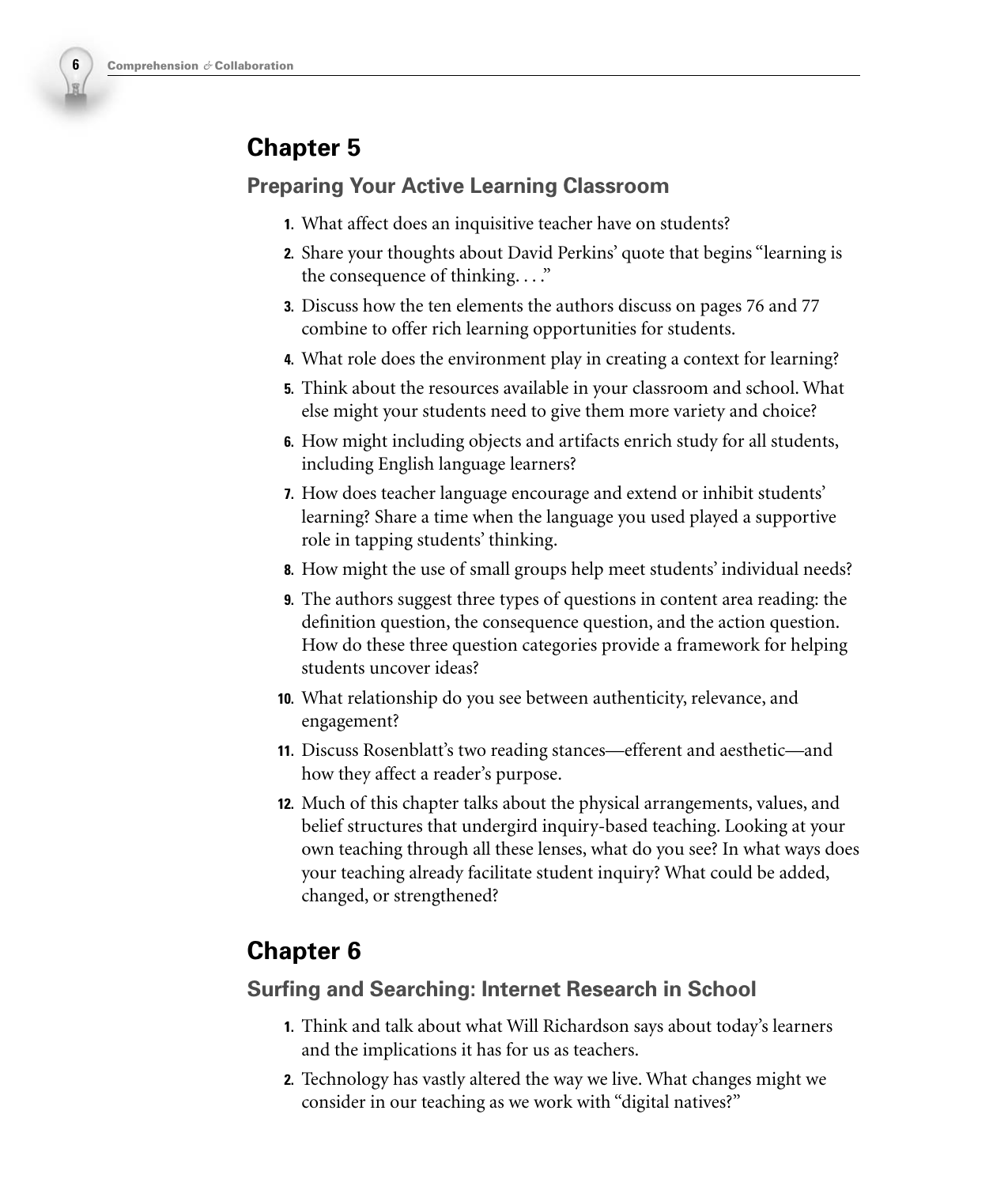- **3.** The authors write about some of the ways extracurricular activities build on and enrich students' background. What other ways might you consider?
- **4.** Discuss how reading online may present different challenges for students. Think of ways to address these in your teaching.
- **5.** Today's students have access to infinite amounts of information. How would they benefit by evaluating Internet sites?
- **6.** Check out some of the fake web sites that are mentioned in this chapter or Google "fake web sites" and work with another teacher in the study group to evaluate these and think about how your kids could distinguish these from real sites.
- **7.** How might your school collaborate to establish safeguards for students and still take advantage of the potential technology offers?
- **8.** New learning tools make inquiry even more exciting. Discuss how you might incorporate them into your teaching.
- **9.** Spend one study group meeting in a computer lab (or with laptops for all members) surfing and chatting, showing each other cool work your kids have done or sharing great online resources. Discuss your own experience with using technology in teaching. What have been the successes? The pitfalls? You may wish to bookmark sites as you go or work together to compile a list of great websites, databases, or services.

### **Key Lessons in Comprehension, Collaboration, and Inquiry**

- **1.** The gradual release model is a foundational framework for planning, teaching, and learning. Discuss the ways you could use it to support and then shift responsibility to learners.
- **2.** What happens if we move too quickly (or too slowly) in our teaching?
- **3.** Look over the twenty-seven key lessons included in the chapter. Notice that there are three groups of lessons categorized as either comprehension, collaboration, or inquiry. Select and discuss lessons that are of particular interest to you.
- **4.** How might using these lessons throughout the grades address coherence in your school or district?
- **5.** How could the lessons be embedded in your own curriculum planning?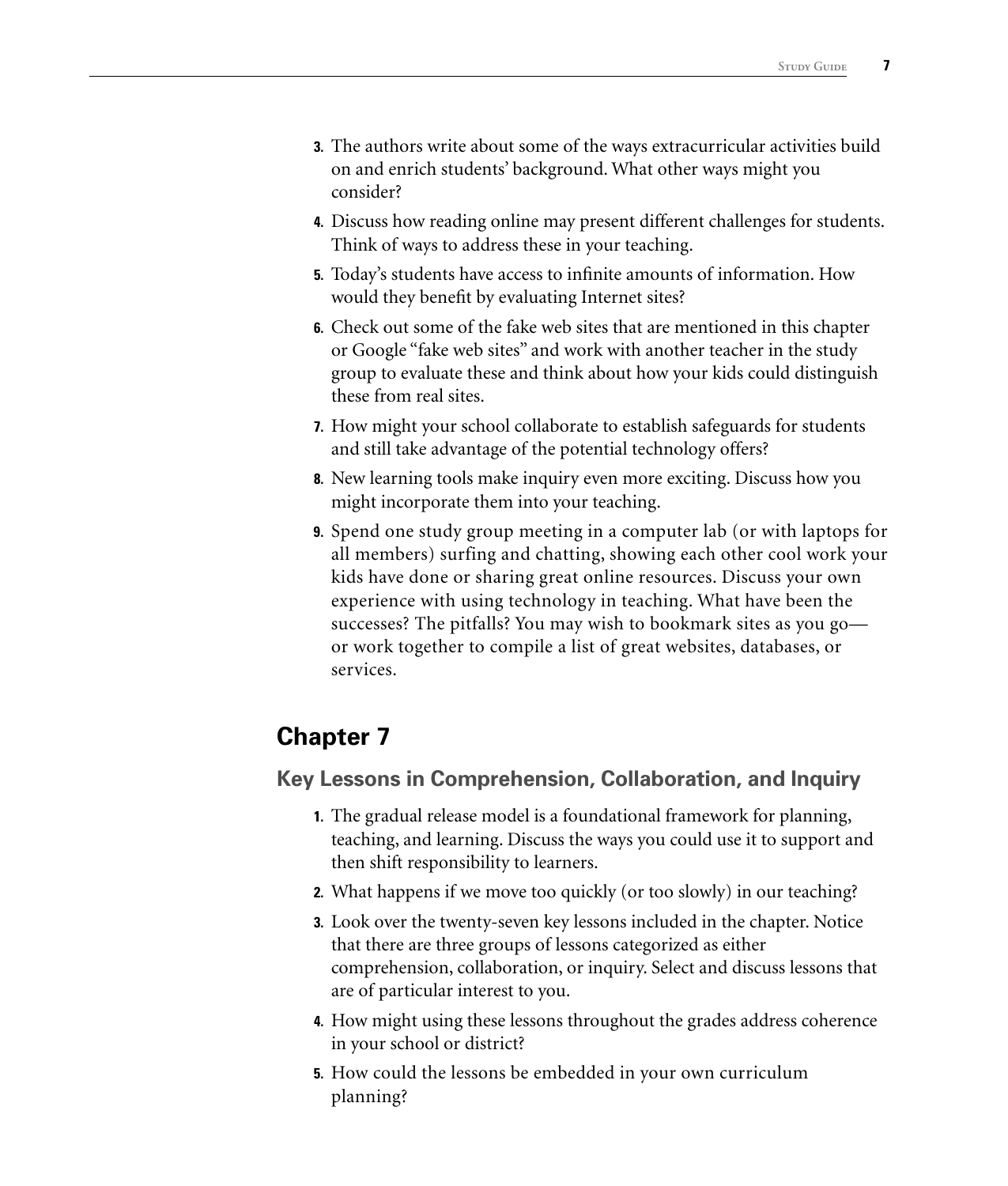#### **INTO THE CLASSROOM:**

Select one of the 27 lessons that fits into your teaching this week, and try it out with your kids. Report back to the study group, bringing stories, samples of kids' work, or classroom videos to share.

# **Chapter 8**

### **Mini-Inquiries**

- **1.** Talk about ways that the "small-group inquiry model provides a framework for instructional planning."
- **2.** Think about how the small-group inquiry model is specifically adapted for the mini-inquiry process.
- **3.** How and why do authentic questions create engagement and foster motivation in kids?
- **4.** What advantages do you see in question-driven teaching? How does it reflect and translate to the "real world?"
- **5.** Jot down a list of researchable questions in your notebook as Steph does in this chapter. Then talk with a partner about your questions and choose one to research. Investigate your own questions as the study group continues and share your findings at a later group meeting. In what ways does modeling your own curiosity as teachers affect your students?
- **6.** The authors discuss the use of anchor charts. Think about ways these charts capture and archive both the process and products of the inquiry cycle.
- **7.** Talk about some of the potential advantages of mini-inquiries. How would you use them in your classroom?
- **8.** Look over the charts in Chapter 8 and discuss the role these charts play in students' learning.
- **9.** Discuss the benefits of using an inquiry approach. What essential strategies and skills do students develop?

#### **INTO THE CLASSROOM**

Watch for or create an opportunity for a mini-research project, along the lines of the mosquito bite, Frog and Toad, or Ipecac stories. Use the lessons in Chapter 7 as well as the classroom accounts here to support your planning and work with kids. What works? What is difficult? What are the kids saying and doing that's different from everyday work? If possible, visit each others' classrooms to observe and chat. Report back to the study group, bringing stories, samples of kids' work, or classroom videos to share.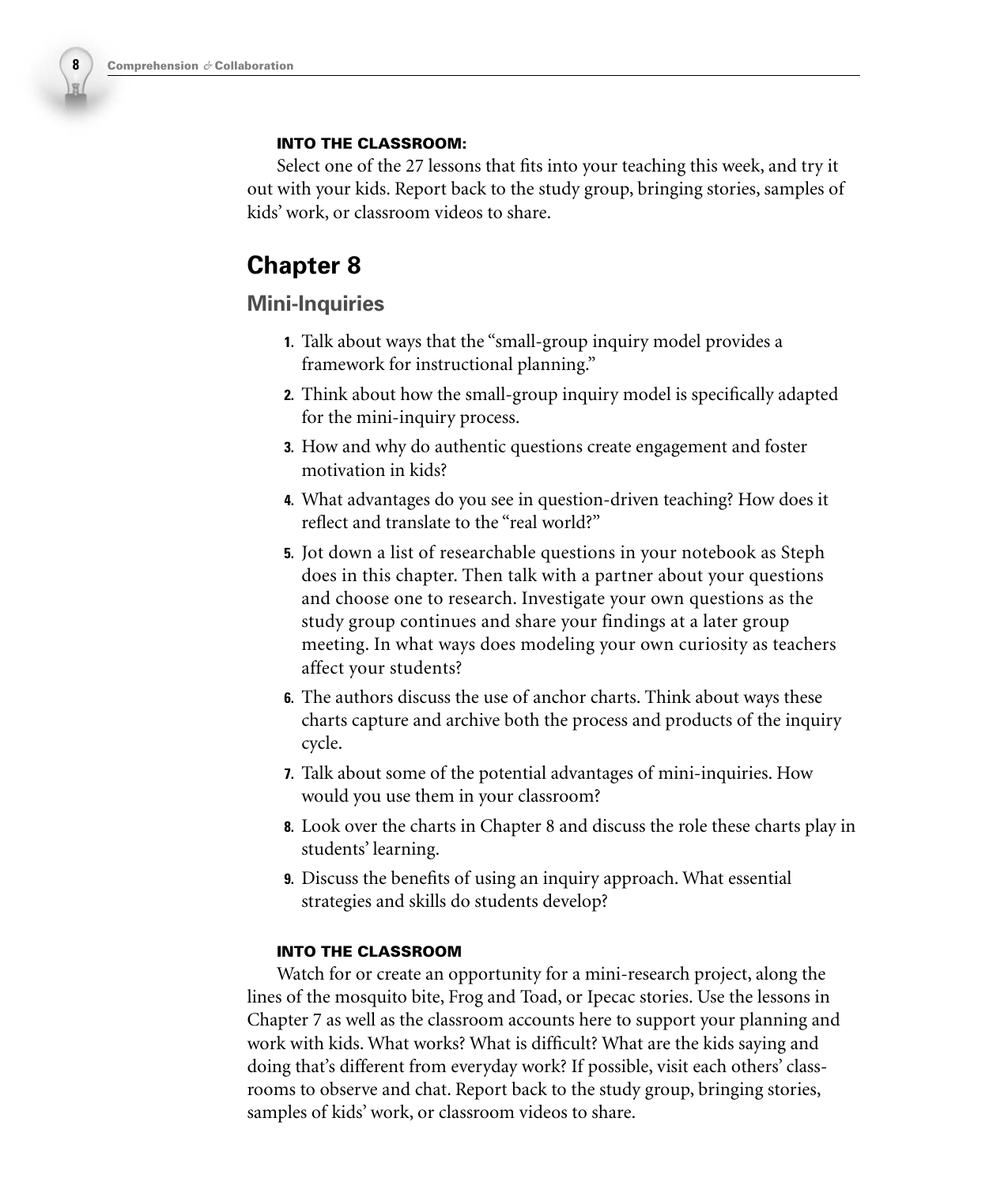#### **Curricular Inquiries**

- **1.** How could you incorporate the "four screens" offered by Wiggins and McTighe into your own instructional planning? What would be the benefit?
- **2.** What possibilities do you see for your own school or district in the "small-group model adapted for curricular inquiry?"
- **3.** Select one of the small-group inquiry stories to discuss in depth.
- **4.** Compare and contrast "content" and "process" learning.
- **5.** Skim the chapter, looking at the visuals. What do you notice?
- **6.** Notice and talk about the ways the cognitive strategies are woven into the studies.
- **7.** Students' academic work improves when teachers and students set expectations. What are the benefits of the chart—"Develop Group Ground Rules"—like the one Mary developed?
- **8.** What are some of the potential forms students might use to take their learning "public?"

#### **INTO THE CLASSROOM**

Identify one chunk of curriculum that is coming up in your teaching and make plans to teach it inquiry-circle style. Use the lessons in Chapter 7 as well as the classroom accounts in this chapter to support your planning and work with kids. What works? What is difficult? What are the kids saying and doing that's different from everyday work? If possible, visit each others' classrooms to observe and chat. Report back to the study group, bringing stories, samples of kids' work, or classroom videos to share.

# **Chapter 10**

#### **Literature Circle Inquiries**

- **1.** Consider the evolution of literature circles and add your own experiences. Have you been in an adult book club or used lit circles in your own classroom?
- **2.** Discuss the effect of authentic extensions rather than contrived projects that follow literature circles.
- **3.** During one of the study group meetings, engage in your own miniliterature circles with three or four short articles. Read one of your choosing and then talk about it with several other study group members. Jot down any questions you have after the reading and discussion. Then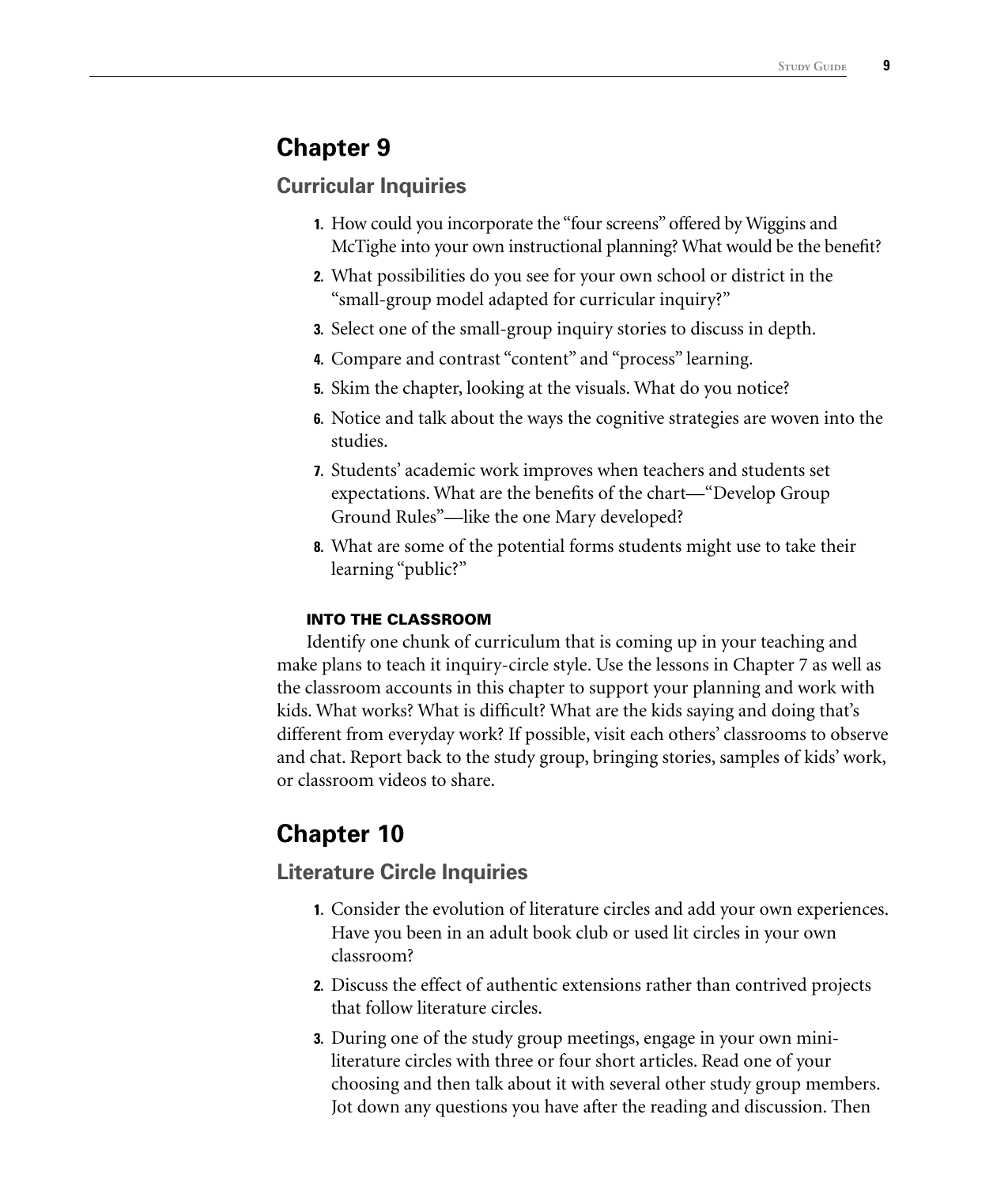as the study group continues, research some of your questions together and share the findings with others in your lit circle.

- **4.** Study the chart entitled "small-group inquiry model for literature circle inquiries" and talk about what the teacher does to support students at each stage.
- **5.** How does using this approach to teaching and learning address the diverse needs of students?
- **6.** What are some of the procedural things teachers must consider in planning literature circle inquiries?
- **7.** Writing fuels thinking. What are some of the ways you might see this occurring for students in writing circles?

#### **INTO THE CLASSROOM**

Conduct a round of literature circles in your own classroom, perhaps with short text, picture books, articles, or poetry. Lead kids through the process of noticing lingering questions and inquiring further after they finish the book. Use the lessons in Chapter 7 as well as the classroom accounts in this chapter to support your planning and work with kids. What works? What is difficult? What are the kids saying and doing that's different from everyday book clubs? If possible, visit each others' classrooms to observe and chat. Report back to the study group, bringing stories, samples of kids' work, or classroom videos to share.

# **Chapter 11**

#### **Open Inquiries**

- **1.** What do you see as some of the possibilities and challenges inherent in open inquiries?
- **2.** Notice and discuss the balance of responsibility between teacher and kids in the "small-group inquiry model adapted for open inquiries."
- **3.** What interests and/or surprises you when you read through the open inquiries in Chapter 11?
- **4.** Consider the range of possibilities in open inquiries. What advantages and challenges do you see?
- **5.** Modeling is mentioned often in this chapter. What similarities and differences do you see in the type of modeling in this and previous chapters?
- **6.** Review all of the small-group inquiry charts from each of the inquiry chapters and discuss the nuanced differences between the different types of inquiries.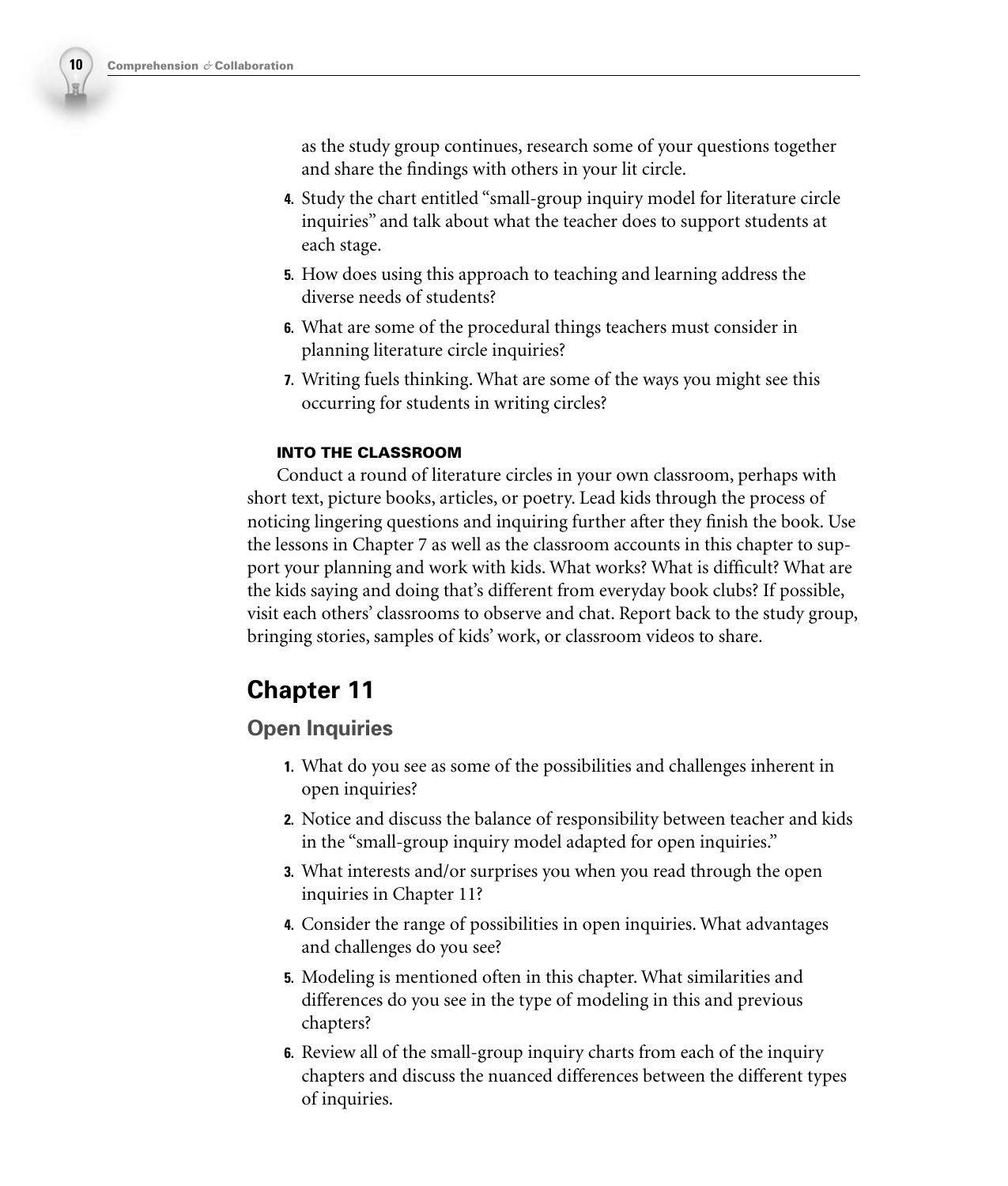- **7.** How might you utilize the natural connections among individual inquiries to foster collaboration and provide support for students?
- **8.** Notice and talk about what happens to kids' reading in inquiry-based classrooms—the genres they read, the amount they read, and the role choice plays.
- **9.** How do you see writing as an authentic way of extending and cementing learning within inquiry?
- **10.** Look closely at the section about backmapping. Talk about your observations.
- **11.** How does the teacher's role shift in open inquiries? Why might that be?

#### **INTO THE CLASSROOM**

If possible, set aside some classroom time (perhaps after the annual "testing season") and try out an open inquiry with your students. Carefully help kids to discover "hot topics" and "burning questions" they really want to investigate and then form them into inquiry circles by topic affinity. Use the lessons in Chapter 7 as well as the classroom accounts here to support your planning and work with kids. What works? What is difficult? What are the kids saying and doing that's different from everyday work? Try to backmap the kids' findings to state or local standards to see if their inquiry circles are actually reinforcing mandated skills and concepts. If possible, visit each others' classrooms to observe and chat. Report back to the study group, bringing stories, samples of kids' work, or classroom videos to share.

### **Chapter 12**

#### **Assessment and Evaluation**

- **1.** There is often confusion around the terms "assessment" and "evaluation." Discuss the differences and talk about the ways each offers insight into students' learning.
- **2.** Many teachers (and parents, too!) worry about individual accountability during group work. Read through the list of ways you might ensure accountability. What others can you think of to add?
- **3.** Consider ways rubrics used throughout the inquiry process inform and monitor learning.
- **4.** What challenges do you see in documenting students' learning in inquiry studies? How might you work with teams of educators to address the concerns and challenges?
- **5.** Discuss the idea that sometimes the "final product" does not have a concrete representation, but may just be the student's knowledge acquisition. What might this new found knowledge lead to?